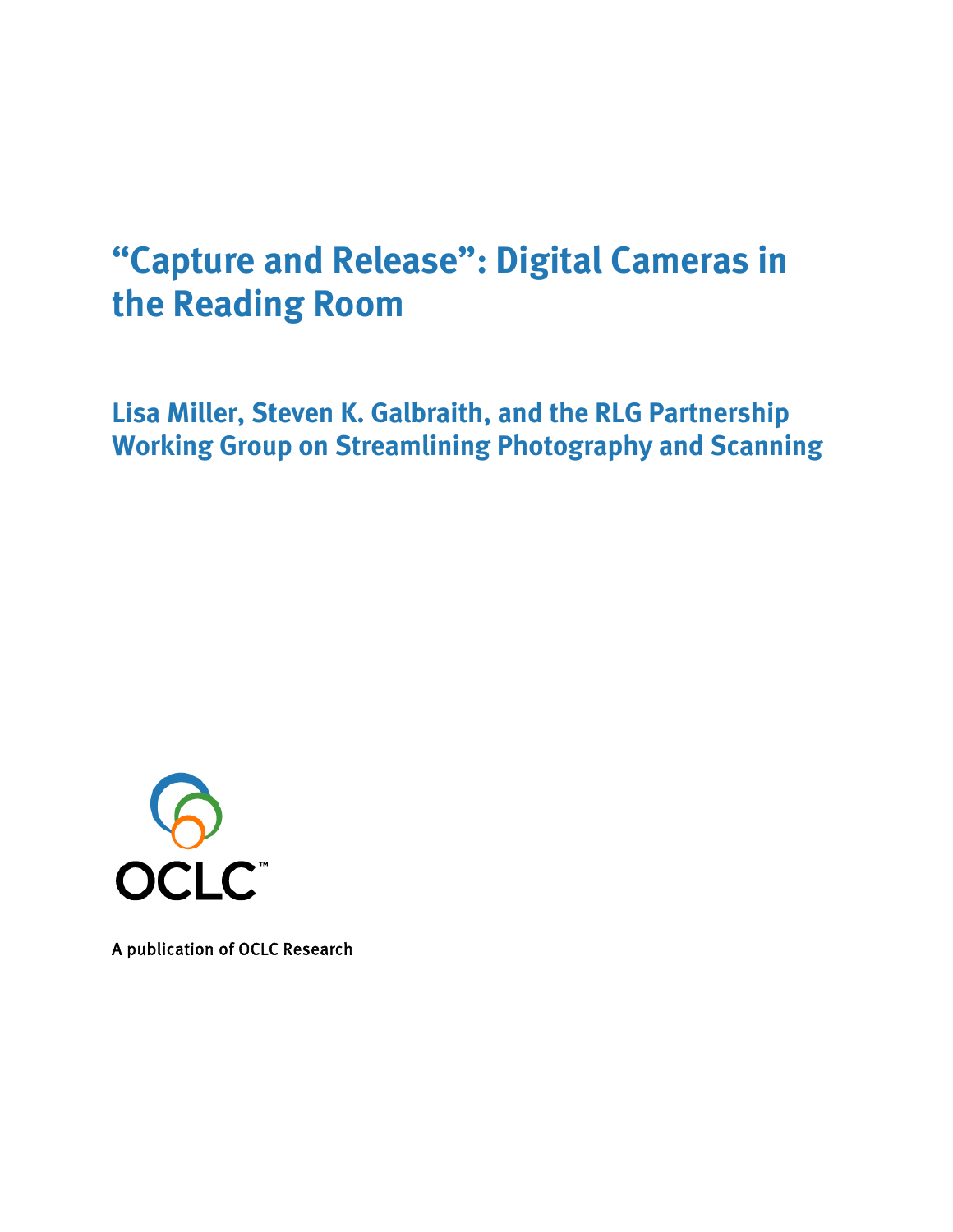"Capture and Release": Digital Cameras in the Reading Room Lisa Miller, Steven K. Galbraith, and the RLG Partnership Working Group on Streamlining Photography and Scanning, for OCLC Research

© 2010 OCLC Online Computer Library Center, Inc. All rights reserved February 2010

OCLC Research Dublin, Ohio 43017 USA [www.oclc.org](http://www.oclc.org/)

ISBN: 1-55653-377-2 (978-1-55653-377-8) OCLC (WorldCat): 506031443

Please direct correspondence to: Jennifer Schaffner Program Officer [jennifer\\_schaffner@oclc.org](mailto:jennifer_schaffner@oclc.org)

Suggested citation: Miller, Lisa, Steven K. Galbraith, et al. 2010. "Capture and Release": Digital Cameras in the Reading Room. Report produced by OCLC Research. Published online at:<http://www.oclc.org/research/publications/library/2010/2010-05.pdf>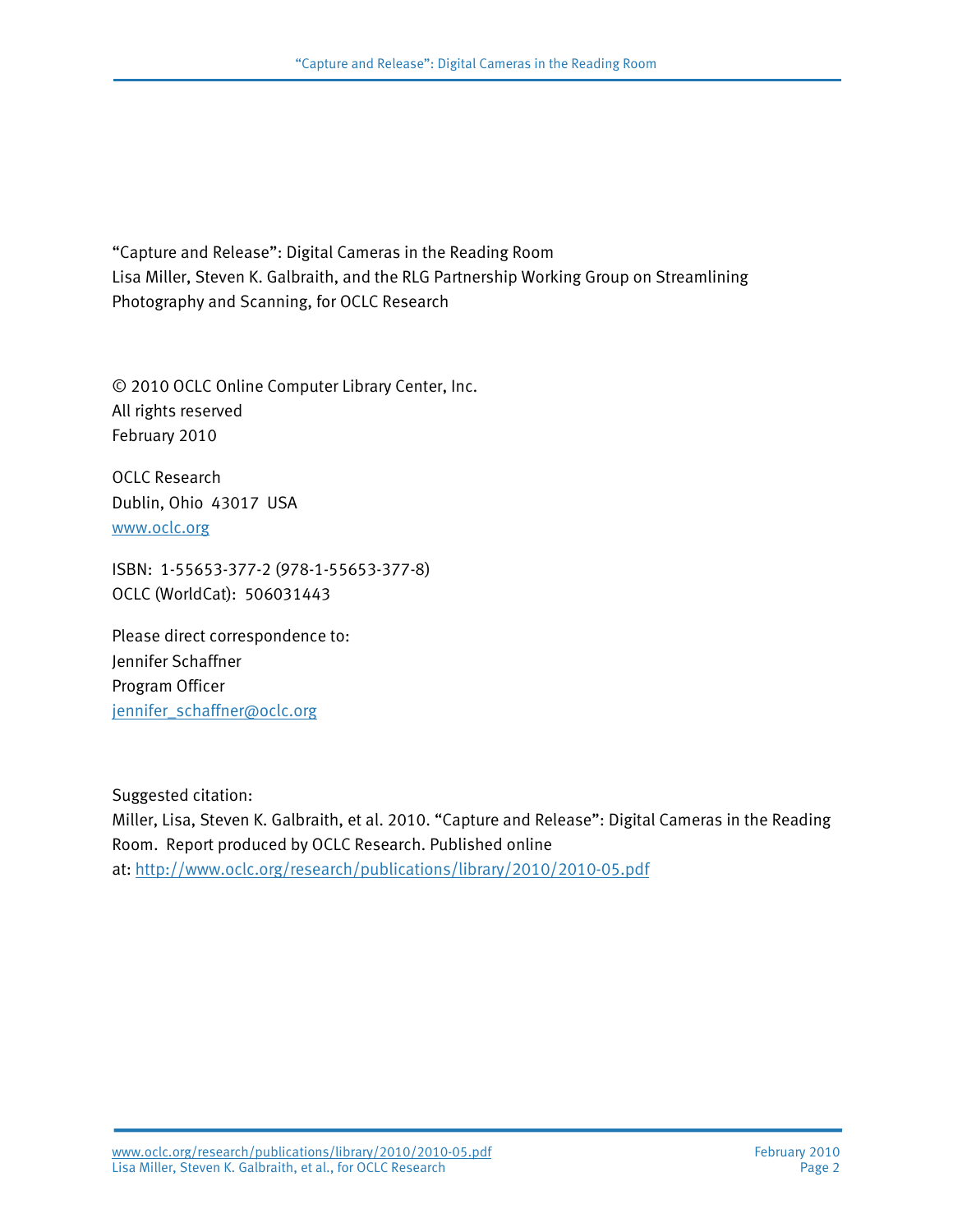## **Contents**

| Appendix C. Members of the RLG Partnership Working Group on Streamlining Photography |  |
|--------------------------------------------------------------------------------------|--|
|                                                                                      |  |

## **Table**

|--|--|--|--|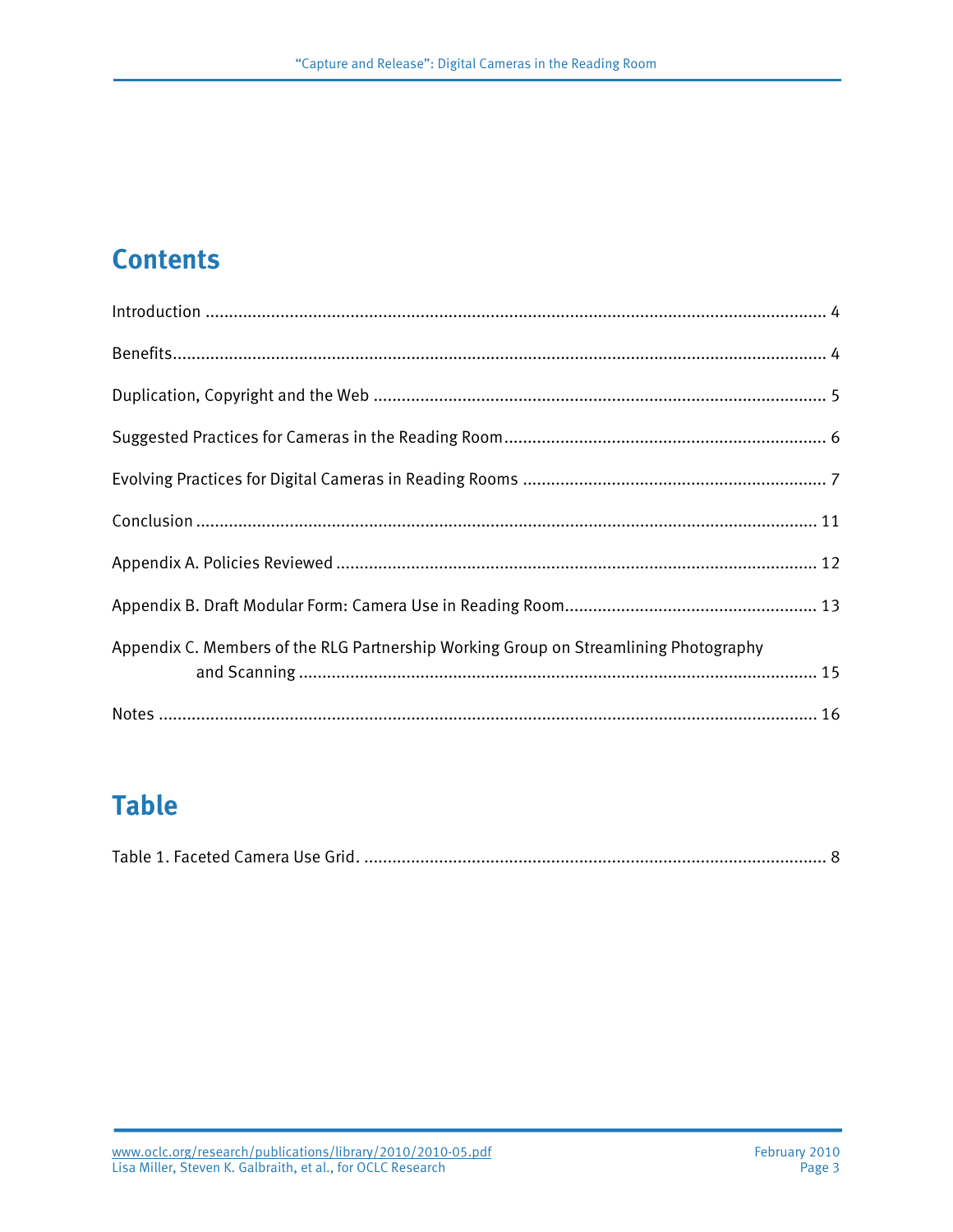## **Introduction**

Digital cameras are revolutionizing special collections reading rooms and the research process, much as photocopy machines did for a previous generation. Reference routines focused on the photocopier are embedded in workflows of every repository; photocopying is accepted by repositories, tolerated by rights holders, and expected by researchers. Now technology is forcing repositories to confront change again. The ubiquity of digital cameras and other mobile capture devices has resulted in researchers desiring and expecting to use cameras in reading rooms. While some librarians and archivists have resisted digital cameras, others have embraced them—and rightfully so. The benefits to researchers, repositories, and collection materials are undeniable.

## **Benefits**

Digital cameras are gentler on collection materials—Upending collection materials to position them on a photocopy machine, even when done with the utmost care, risks more damage to materials than photographing them in the reading room while they are face up and appropriately supported. The materials are not subjected to the intense light of a photocopier, but rather are usually easily photographed with ambient lighting.

Digital cameras facilitate use—Researchers with limited time can cover more collection materials during their visit by photographing relevant materials for in-depth study later. We preserve these materials so that they can be used. More use allows us to report higher reference figures and significant research use to our resource allocators.

Digital cameras increase researcher satisfaction—Researchers must take time from work and school to travel to our reading rooms during our limited business hours, often at great expense. Justas libraries and archives struggle with tighter budgets in these challenging economic times, so, too, do researchers. Digital cameras maximize their precious time in the reading room and end their wait for copies. Depending on the nature of the repository's camera use policy, patrons may also save money and eliminate time spent on photocopy request paperwork. They may also make copies of a broader universe of materials, like oversize materials and bound volumes that are excluded from the photocopy policies of many repositories, and they can make color copies. Given a choice between two repositories, one that has more generous policies and one that does not, researchers may make choices accordingly.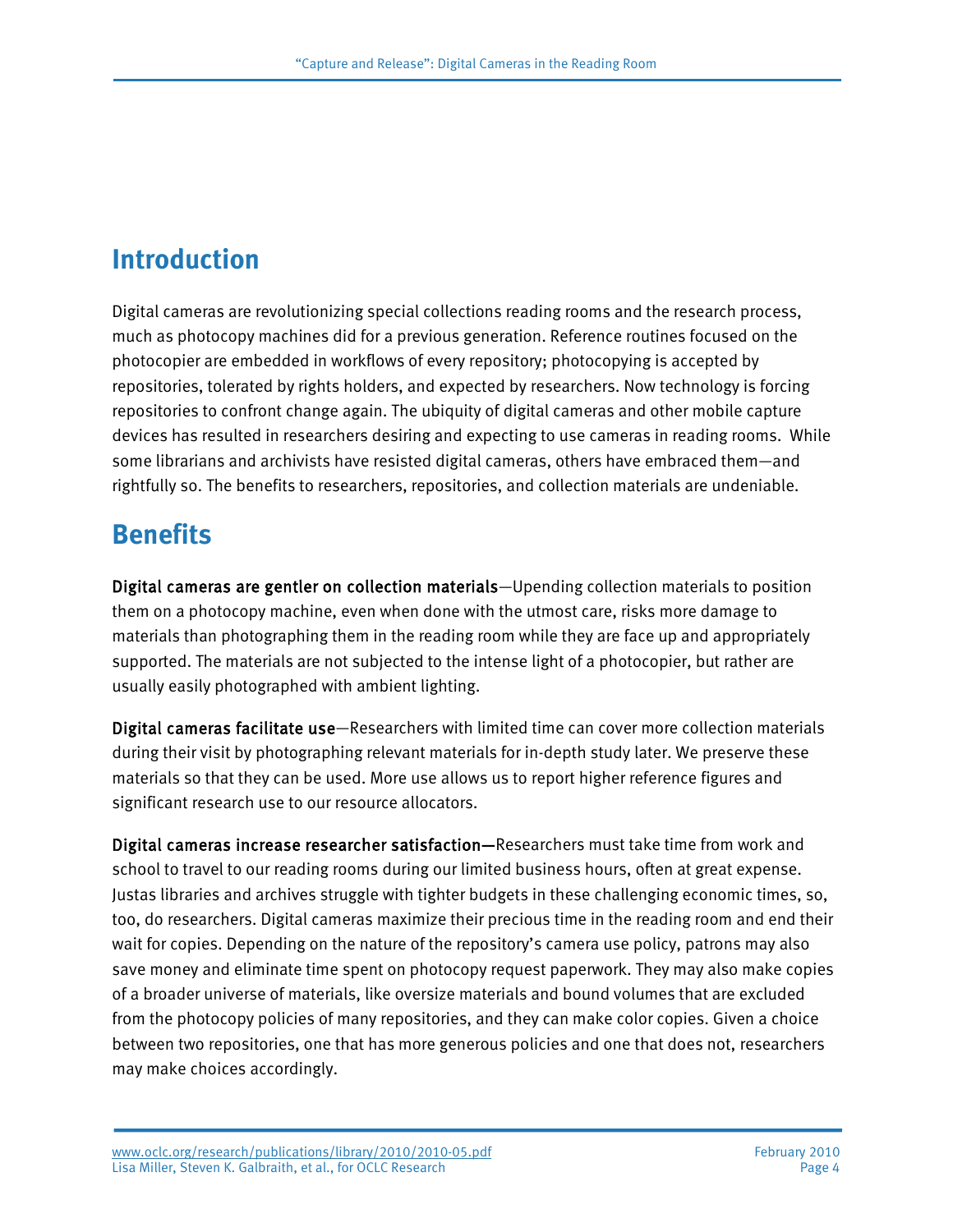Digital cameras reduce repository workload—Depending on the repository's photocopy and digital camera policies, allowing personal digital cameras outsources duplication tasks to the user, freeing staff to perform other work in these times of increased demands, expectations, and workloads. In addition, cameras may reduce photocopier maintenance and supplies.

Digital cameras enhance security and save reading room checkout time—Digital cameras decrease the number of photocopies leaving the reading room in the hands of researchers, reducing checkout time and the opportunity for theft. With twentieth- and twenty-first-century collections, it is frequently difficult to distinguish between copies and originals.

Digital cameras save paper and photocopy toner—Photographing materials is an effortless way to reduce our environmental impact.

Repositories stay current and resolve an ongoing issue—Repositories remain largely analog outposts, in contrast to the 24/7 online world that most people live and work in. As much as we would like to deliver collection materials to all online, it is still beyond our grasp. Digital cameras are research tools that reach across this online/offline divide, one researcher at a time.

Digital cameras reduce liability for copyright infringement—Digital cameras lessen the repository's risk profile, especially if it maintains a "hands-off" approach towards the use of personal cameras. When a repository makes copies of copyrighted documents for users or provides equipment on which users can make their own copies, it runs the risk of engaging in direct and indirect copyright infringement.

## **Duplication, Copyright and the Web**

Section 108 of U.S. copyright law allows repositories to make digital copies of textual material for private study, scholarship, or research. If making a copy of an entire book or manuscript item or a substantial part of it for a user, the repository must determine that a copy is not available at a fair price.[1](#page-15-0) For non-textual material, such as photographs, the law allows repositories to make copies only if the repository concludes that the user's request is a fair use—a difficult, and potentially risky, assumption.<sup>[2](#page-15-1)</sup> By allowing patrons to use their digital cameras, the repository removes itself from the duplication process and eliminates the risk associated with making copies.

Section 108(f)(1) protects a repository from secondary liability for the "*unsupervised* use of reproducing equipment located on its premises" (emphasis added), provided that the equipment displays a notice that making copies may be subject to copyright law.<sup>[3](#page-15-2)</sup> Ironically, *supervised* use of reproduction equipment, such as requiring users to seek permission before making any copies, increases the repository's risk of liability.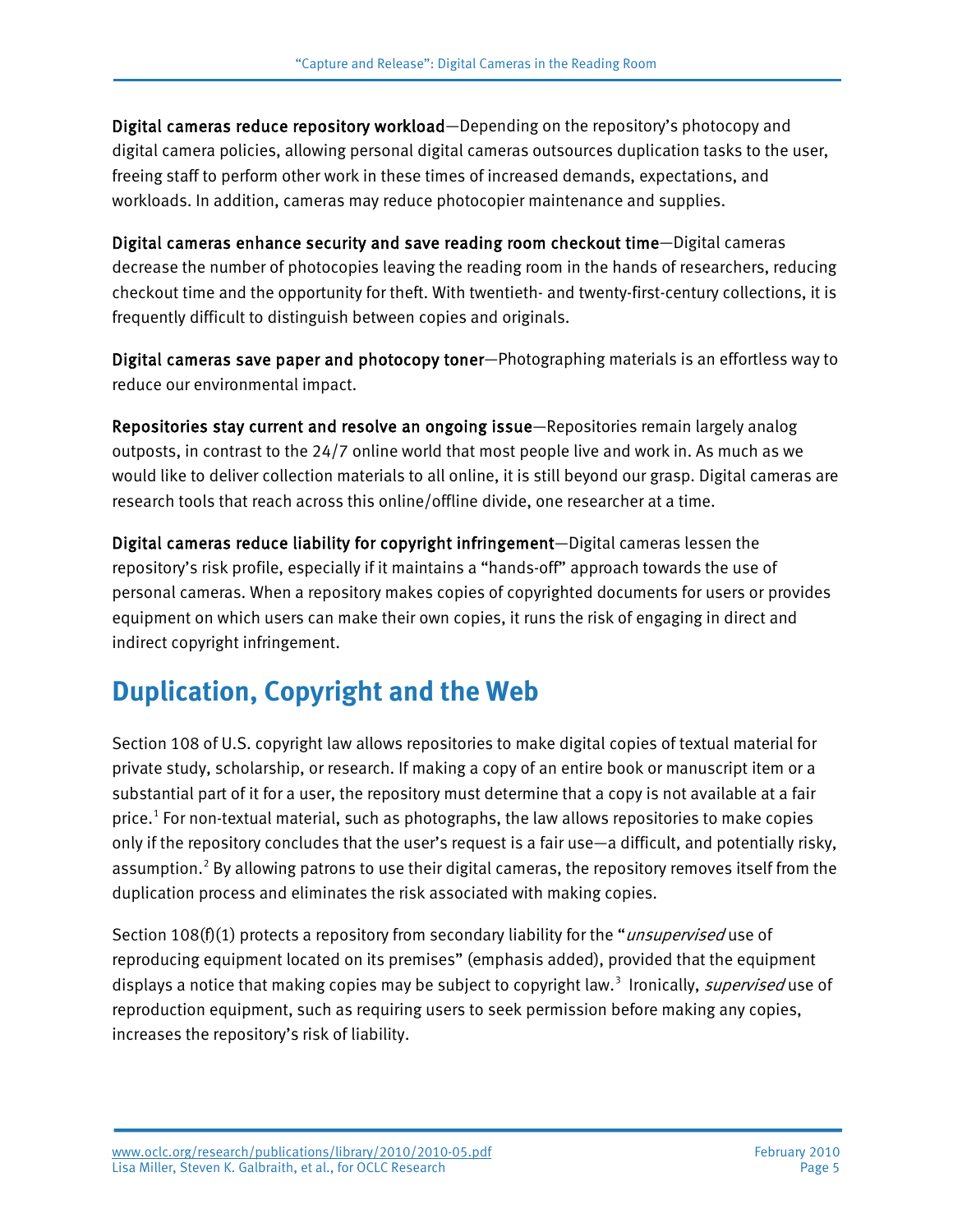Rather than place a notice on cameras, the Section 108 Study Group recommended that a notice be posted prominently in public areas stating that making copies may be subject to copyright law.<sup>[4](#page-15-3)</sup> Such a statement should also appear on digital camera use agreements signed by researchers.

Reading room photography does not lead inexorably to collection materials inappropriately ending up online. This issue is already managed by each repository's publication policy. Many repositories have been providing digital reproductions to patrons for years under existing duplication and publication policies. Given how easy it is to digitize analog reproductions, drawing distinctions between analog and digital copies makes little sense. Some repositories consider responsible reuse of images on the Web as good outreach.

#### **Suggested Practices for Cameras in the Reading Room**

To synthesize a core of suggested practices, the RLG Partnership working group reviewed the current policies of thirty-five repositories comprised of academic libraries, independent research libraries, historical societies, government archives, and public libraries (see Appendix A. Policies Reviewed on page 13). Below are the most commonly shared elements, arranged in categories for administration and handling of collection materials.

#### **Administration**

- Require camera users to complete and sign an application/policy/terms-of-use form agreeing that images of sensitive and copyrighted materials will only be used for study, teaching, or research purposes and will be used in compliance with copyright law. Some agreements also stipulate that the user cannot reproduce images without permission from the institution. A few forms require the user to list specifically what he or she is digitally reproducing. This allows the institution to keep statistics on what and how much is being digitized and to check whether any of the materials already exist in the institution's digital repository, though it increases liability for copyright infringement.
- Staff reviews collection materials prior to photography. This ensures that items are not too fragile to be reproduced and allows staff to note any copyright or donor restrictions, though it also places the institution at greater risk of liability.
- Limit the number of shots, when appropriate, to a quantity determined by institutional policy and/or in accordance with copyright policies.
- Watermark digital reproductions by requiring that each item be photographed with a streamer, transparency, or card that identifies the item and its holding institution and, if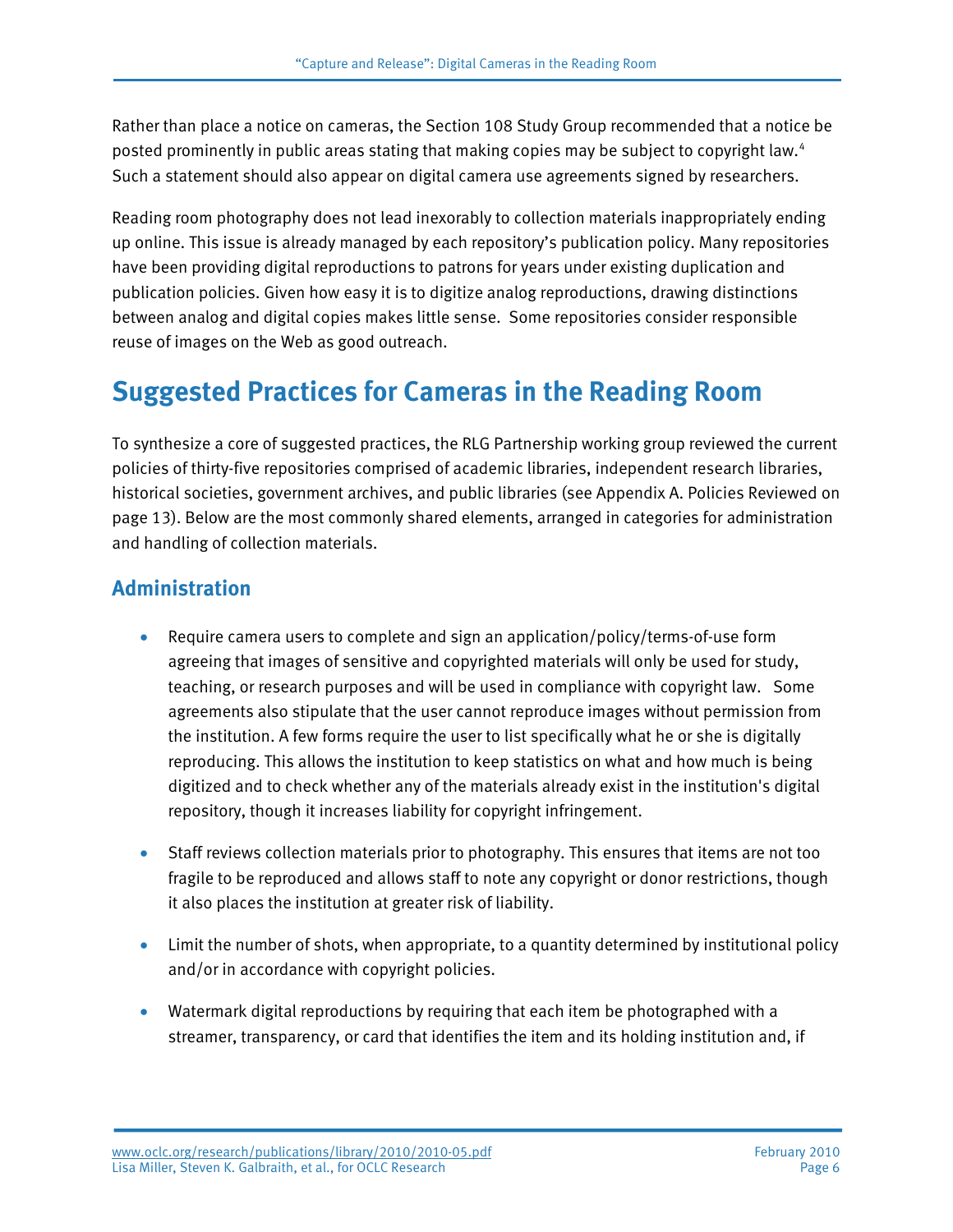applicable, displays a copyright notice. Patrons are responsible for properly citing their copies, but repositories may provide citation guidelines.

• Digital photography must not disturb other users or staff. All audio functions on digital cameras must be turned off and users may not photograph other patrons, staff, or the reading room.

#### **Handling Collection Materials**

- No flash photography. It is a distraction to other users.<sup>[5](#page-15-4)</sup>
- As with any method of duplication, camera use is considered only if it will not damage collection materials. Users are instructed on how to handle items during photography.
- In an effort to monitor how users handle items during photography, several institutions designate specific work areas where items may be photographed or have a staff member present during shooting. Some provide or require use of an in-house camera stand. Some policies make a point of prohibiting users from bringing their own tripods or lighting equipment.

## **Evolving Practices for Digital Cameras in Reading Rooms**

- Beyond the suggested practices above, many facets of digital camera use continue to develop and can be implemented independently along sliding scales represented in Table 1. A repository can mix and match from these modules according to its nature, needs, and inclination.
- Established photocopy policies and processes often form the baseline for a repository's digital camera policy. If the staff performs all photocopying, an appointment and designated workstation for digital photography, supervised by the photocopy staff and with time charged to the researcher, may be the logical approach. As an alternative, the digital camera policy could steer researchers toward some goal of the repository, such as reducing the staff's photocopy workload or achieving a paperless duplication system. A repository might encourage both of these goals by continuing to charge its standard rate for photocopies while not charging for copies made with digital cameras. The repository can swap out one facet for another as it experiments with cameras, and gradually settle on a policy that works for it.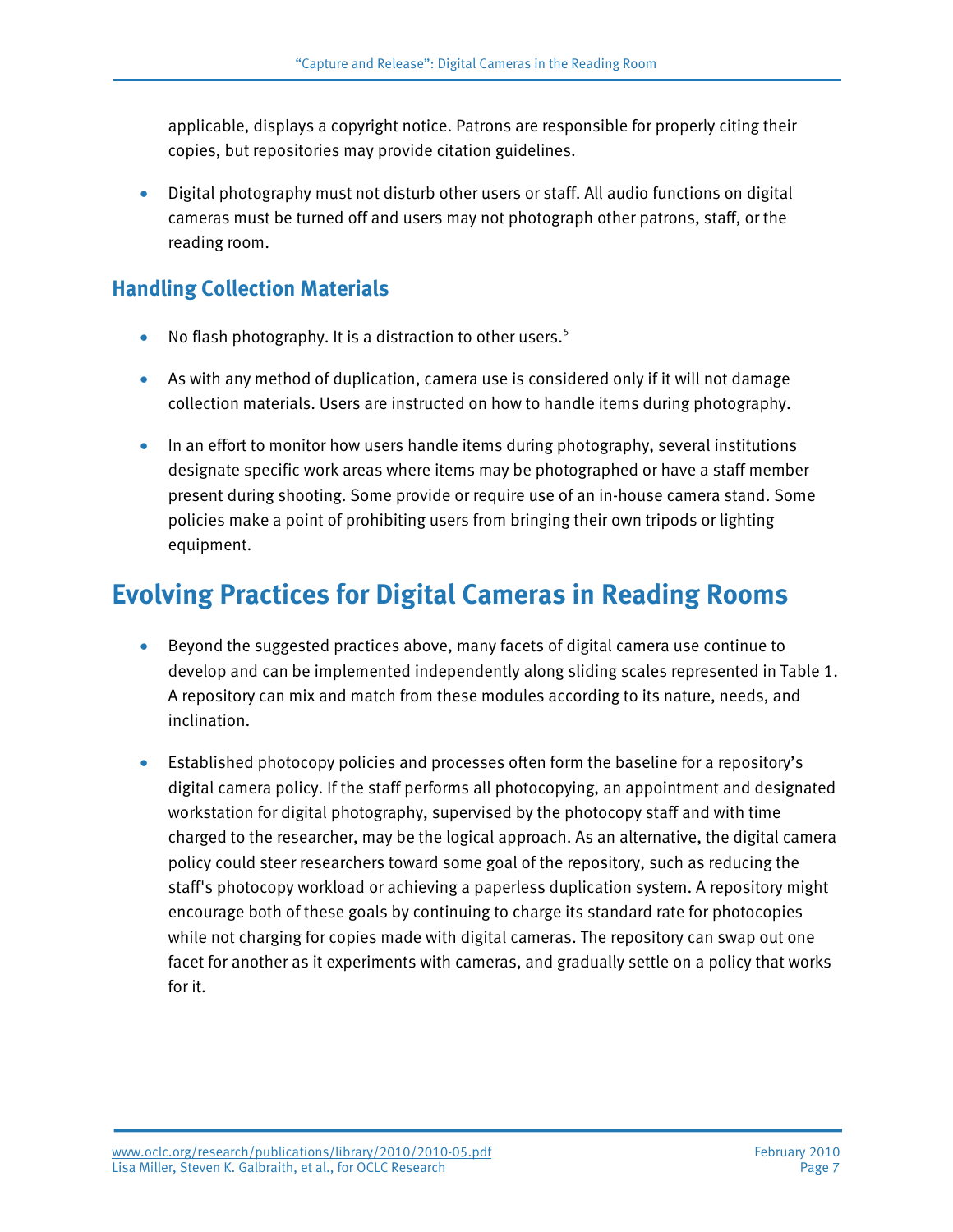| <b>Facet</b>                                                                        | <b>Shutter-bug</b>                                                                                                                                                                                                                                                                                                                             | <b>Exposed</b>                                                                                                                                                                                  | <b>Camera-shy</b>                                                                                                                                                                                                                 |
|-------------------------------------------------------------------------------------|------------------------------------------------------------------------------------------------------------------------------------------------------------------------------------------------------------------------------------------------------------------------------------------------------------------------------------------------|-------------------------------------------------------------------------------------------------------------------------------------------------------------------------------------------------|-----------------------------------------------------------------------------------------------------------------------------------------------------------------------------------------------------------------------------------|
| <b>Traditional photocopying</b><br>(possible baseline for digital<br>camera policy) | Self-service<br>$\bullet$                                                                                                                                                                                                                                                                                                                      | Self-service after staff<br>$\bullet$<br>review                                                                                                                                                 | All copying done by staff<br>$\bullet$                                                                                                                                                                                            |
| Equipment                                                                           | No flash, no lights<br>$\bullet$<br>Allow flatbed<br>$\bullet$<br>scanners<br>Allow and/or provide<br>$\bullet$<br>copy stand, tripod,<br>extension cords,<br>stepstool, etc.<br>Repository supplies<br>۰<br>camera or self-service<br>overhead book<br>scanner in addition to<br>allowing patron's<br>camera                                  | Patron's camera<br>$\bullet$<br>$\bullet$<br>Limits on supporting<br>equipment (copy<br>stands, tripods, cords,<br>etc.)-some pieces<br>allowed, others not<br>No flatbed scanners<br>$\bullet$ | $\bullet$<br>Repository's camera only<br>(and possibly other<br>equipment supplied by<br>repository)                                                                                                                              |
| Photography space                                                                   | In reading room at any<br>$\bullet$<br>station                                                                                                                                                                                                                                                                                                 | In reading room at<br>$\bullet$<br>designated stations,<br>usually close to<br>reference desk                                                                                                   | $\bullet$<br>Separate room                                                                                                                                                                                                        |
| Photography rules                                                                   | No standing on tables or chairs<br>$\bullet$<br>No rearrangement of furniture<br>$\bullet$<br>No materials on floor<br>$\bullet$<br>Remain behind table, facing forward at all times<br>$\bullet$<br>Set camera to "mute"<br>$\bullet$<br>Do not disturb others<br>$\bullet$<br>No photographs of reading room, staff, or patrons<br>$\bullet$ |                                                                                                                                                                                                 |                                                                                                                                                                                                                                   |
| Appointments                                                                        | Appointment not<br>$\bullet$<br>required                                                                                                                                                                                                                                                                                                       | Appointment made<br>$\bullet$<br>during visit                                                                                                                                                   | Appointment made in<br>$\bullet$<br>writing in advance                                                                                                                                                                            |
| Staff review of collection<br>materials                                             | Part of standard staff<br>$\bullet$<br>surveillance of<br>patrons in reading<br>room                                                                                                                                                                                                                                                           | $\bullet$<br>Patron must verbally<br>notify reference<br>attendant each time<br>camera is used and<br>show attendant the<br>materials being<br>photographed                                     | $\bullet$<br>Patron must formally<br>indicate and curatorial<br>staff formally review all<br>materials<br>Camera stays in locker<br>$\bullet$<br>until approval is given<br>Same-day approval may<br>$\bullet$<br>not be possible |

Continued on next page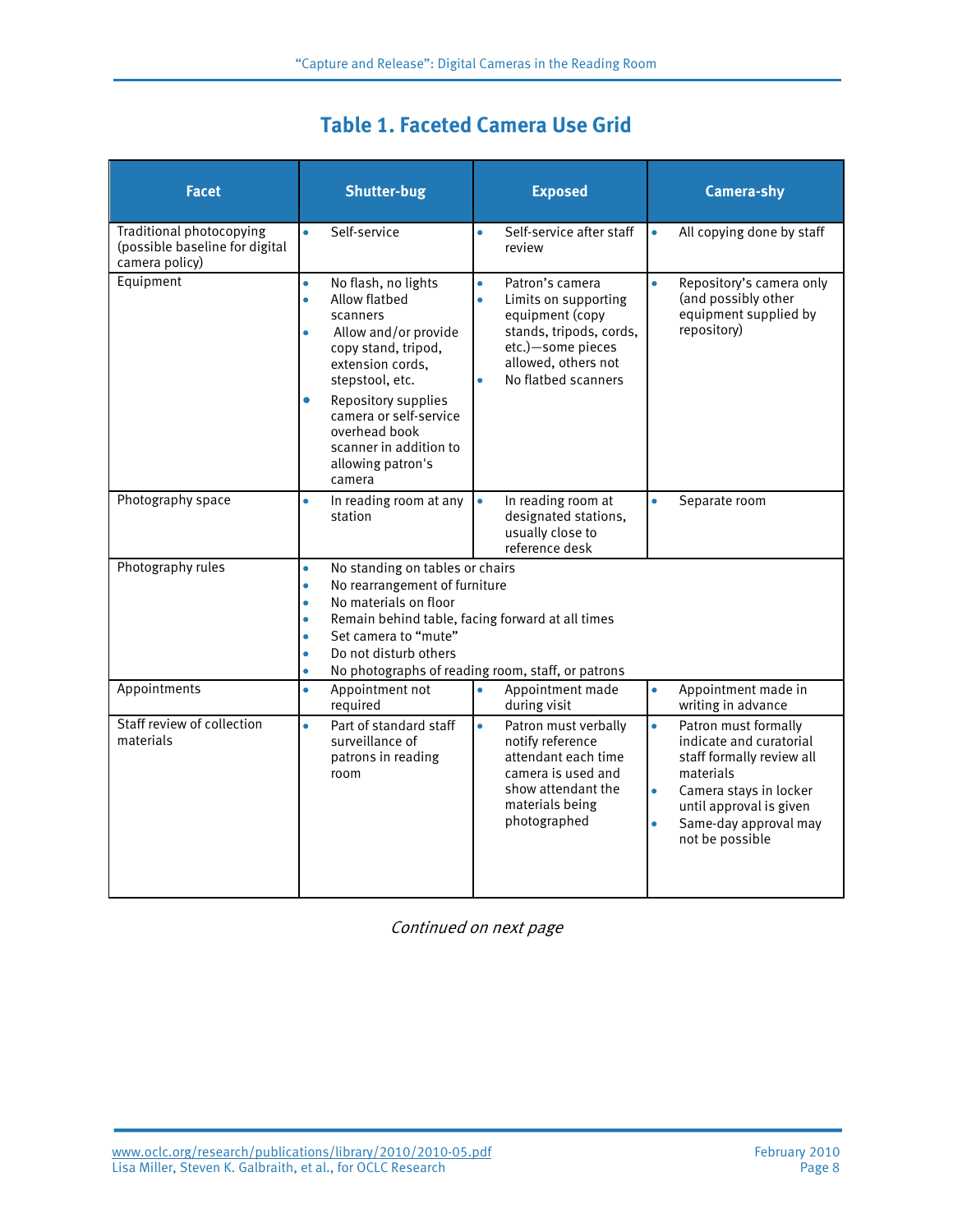#### **Table 1. Faceted Camera Use Grid—Continued**

| <b>Facet</b>                                                       | <b>Shutter-bug</b>                                                                                                                                                                                                                                                                                                                                                                              | <b>Exposed</b>                                                                                                                                                                                                                                                                                                                                                                                                          | <b>Camera-shy</b>                                                                                                                                            |
|--------------------------------------------------------------------|-------------------------------------------------------------------------------------------------------------------------------------------------------------------------------------------------------------------------------------------------------------------------------------------------------------------------------------------------------------------------------------------------|-------------------------------------------------------------------------------------------------------------------------------------------------------------------------------------------------------------------------------------------------------------------------------------------------------------------------------------------------------------------------------------------------------------------------|--------------------------------------------------------------------------------------------------------------------------------------------------------------|
| Materials handling rules                                           | $\bullet$<br>$\bullet$<br>Do not press down on materials or bindings<br>$\bullet$<br>$\bullet$<br>$\bullet$<br>Photograph materials from one folder at a time<br>$\bullet$<br>Weight bags and snakes are available<br>$\bullet$<br>Do not fold pages<br>$\bullet$<br>Do not remove fasteners-ask for staff assistance<br>$\bullet$<br>Do not remove items from sleeves, mats, etc.<br>$\bullet$ | Preservation needs always trump photography needs<br>Do not manipulate materials to achieve a better image<br>Manuscript materials must always be flat on the table and not held up in air<br>Loose materials must remain in their folder and in order at all times<br>Volumes should not be laid flat-book cradles will be provided                                                                                    |                                                                                                                                                              |
| <b>Quantity limits</b>                                             | No limits<br>$\bullet$                                                                                                                                                                                                                                                                                                                                                                          | No more than 50<br>pages or 20 percent<br>(whichever is smaller)<br>of any manuscript or<br>book<br>No entire book,<br>manuscript box, or<br>collection, nor<br>substantial portions<br>of them<br>Please limit number<br>$\bullet$<br>of photographs to a<br>reasonable amount<br>Photographs are<br>meant to alleviate<br>photocopying and<br>supplement note<br>taking, not to create a<br>complete personal<br>copy | Limit to established number<br>$\bullet$<br>of shots per day<br>Patron's images may be<br>$\bullet$<br>reviewed during checkout to<br>enforce quantity limit |
| Other limits                                                       | $\bullet$<br>Fragile or damaged items<br>$\bullet$<br>$\bullet$<br>$\bullet$<br>If not allowed, staff may digitize at standard fees<br>$\bullet$<br>$\bullet$                                                                                                                                                                                                                                   | Oversize items or anything that does not safely fit on table<br>No materials received on interlibrary loan, unless lending library permits<br>Only materials checked out to the patron using the camera                                                                                                                                                                                                                 | Repository reserves right to deny permission for any collection materials at its discretion                                                                  |
| Copyright                                                          | Copyright notice (and citation) in all shots (paper strip or transparency)<br>Digital copies are for personal research use only<br>Repository displays a copyright warning where digital camera requests are accepted and<br>on digital camera policy forms                                                                                                                                     |                                                                                                                                                                                                                                                                                                                                                                                                                         |                                                                                                                                                              |
| Paperwork<br>(in addition to forms<br>completed by all<br>patrons) | Camera use agreement<br>$\bullet$<br>included on<br>registration form<br>Separate camera use<br>agreement with<br>copyright declaration<br>(renewed annually/per<br>visit/per day)                                                                                                                                                                                                              | Patron provides list of $\vert \bullet \vert$<br>collections (plus<br>camera use<br>agreement)                                                                                                                                                                                                                                                                                                                          | Patron provides list of each<br>item (plus camera use<br>agreement)<br>Written request before visit                                                          |

Continued on next page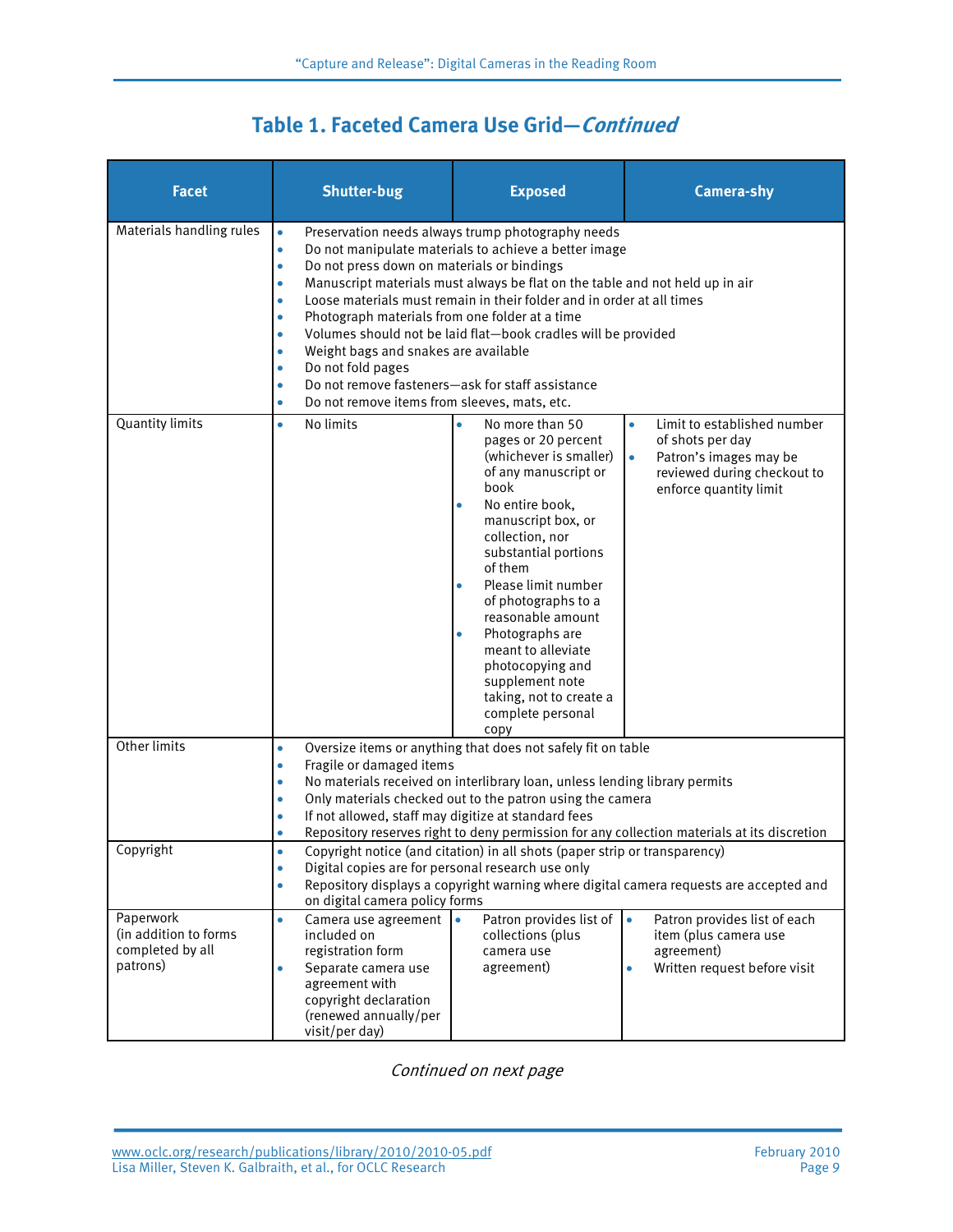| <b>Facet</b> | <b>Shutter-bug</b>                                                                                                                                                                                                                                                                                                      | <b>Exposed</b>                                                                                                  | <b>Camera-shy</b>                                                                                                                                         |
|--------------|-------------------------------------------------------------------------------------------------------------------------------------------------------------------------------------------------------------------------------------------------------------------------------------------------------------------------|-----------------------------------------------------------------------------------------------------------------|-----------------------------------------------------------------------------------------------------------------------------------------------------------|
| Fees         | None<br>٠                                                                                                                                                                                                                                                                                                               | Minimal fee (per visit,<br>$\bullet$<br>per shot)<br>Fees for equipment<br>supplied by<br>repository            | Fee equals or exceeds cost of<br>$\bullet$<br>photocopies                                                                                                 |
| Publication  | <b>Publication requires</b><br>۰<br>permission of the<br>copyright holder                                                                                                                                                                                                                                               | Images for<br>$\bullet$<br>publication or<br>distribution must be<br>ordered through the<br>library at set fees | Images taken by patron may<br>۰<br>not be published in print or on<br>Internet<br>Publication requires written<br>$\bullet$<br>permission from repository |
| Citations    | Patron is responsible for recording complete citations for each shot<br>$\bullet$<br>Subsequent orders for high-resolution images cannot be processed without complete<br>$\bullet$<br>citations<br>Source repository template in all shots (paper strip or transparency, often included with<br>۰<br>copyright notice) |                                                                                                                 |                                                                                                                                                           |
| Other        | Camera privileges can be revoked at any time if rules are not followed<br>۰<br>Provide tips on taking good images and creating complete citations<br>۰<br>In some cases, repository receives copies of all photographs                                                                                                  |                                                                                                                 |                                                                                                                                                           |

#### **Table 1. Faceted Camera Use Grid—Continued**

Many repositories charge for photocopies and this can form a basis for charging for digital camera use. When a repository establishes such fees, it should follow the guidelines noted in the ALA/SAA Joint Statement on Access to Research Materials in Archives and Special Collections Libraries. This document states in part, "A repository should facilitate access to collections by providing reasonably priced reproduction services that are administered consistently in accordance with legal authority, including copyright law, institutional access policy, and repository regulations. These services . . . should be clearly stated in a publicly accessible written policy."<sup>[6](#page-15-5)</sup> Charging fees for reproductions of copyrighted material may place the institution at greater risk for copyright infringement. If the fees are determined to provide "direct or indirect commercial advantage" to the repository, its Section 108 exemptions are lost and maintaining a "fair use" defense becomes much harder.

A few repositories have introduced particularly unique facets to their digital camera policies, as noted in the "other" section of the grid. Some ask for copies of all digital images, with citations, and add them to the repository's collection of digital assets. In these cases, the repository may wish to include a statement to that effect in the digital camera use agreement.

To assist researchers in obtaining usable photographs and citations, some repositories provide photography tips to their patrons.[7](#page-15-6)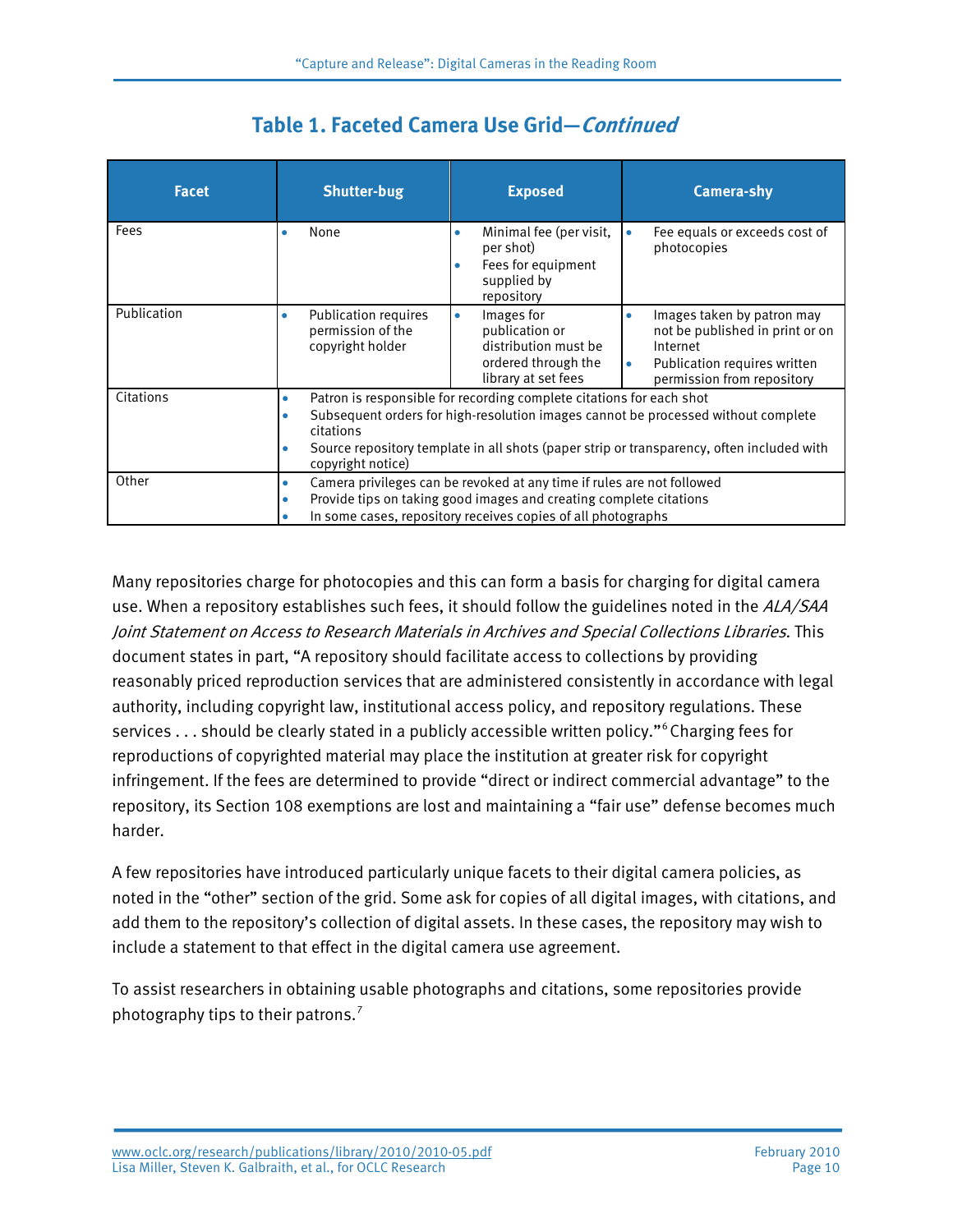## **Conclusion**

Digital cameras are the newest research tool, but they will not be the last. The next generation of archivists, librarians, and curators will view digital cameras the way we currently view photocopy machines, as essential components of our reference system. The issues of new technology are wrongly framed as a threat or a challenge for repositories to remain relevant.<sup>[8](#page-15-7)</sup> Rather, digital cameras should be considered from the perspective of our most fundamental goals—improving conditions for our collections materials, facilitating greater research economically and efficiently, and resolving competing demands for resources and maximizing the productivity of our staff. By adopting this mindset with our digital camera policies, we are poised to evaluate objectively the technology that will replace digital cameras in the next generation—or sooner.

Peter Hirtle, Jim Kuhn, Merrilee Proffitt, Jackie Dooley and Ricky Erway reviewed early versions of this report. The final document is better as a result of their comments, which are greatly appreciated.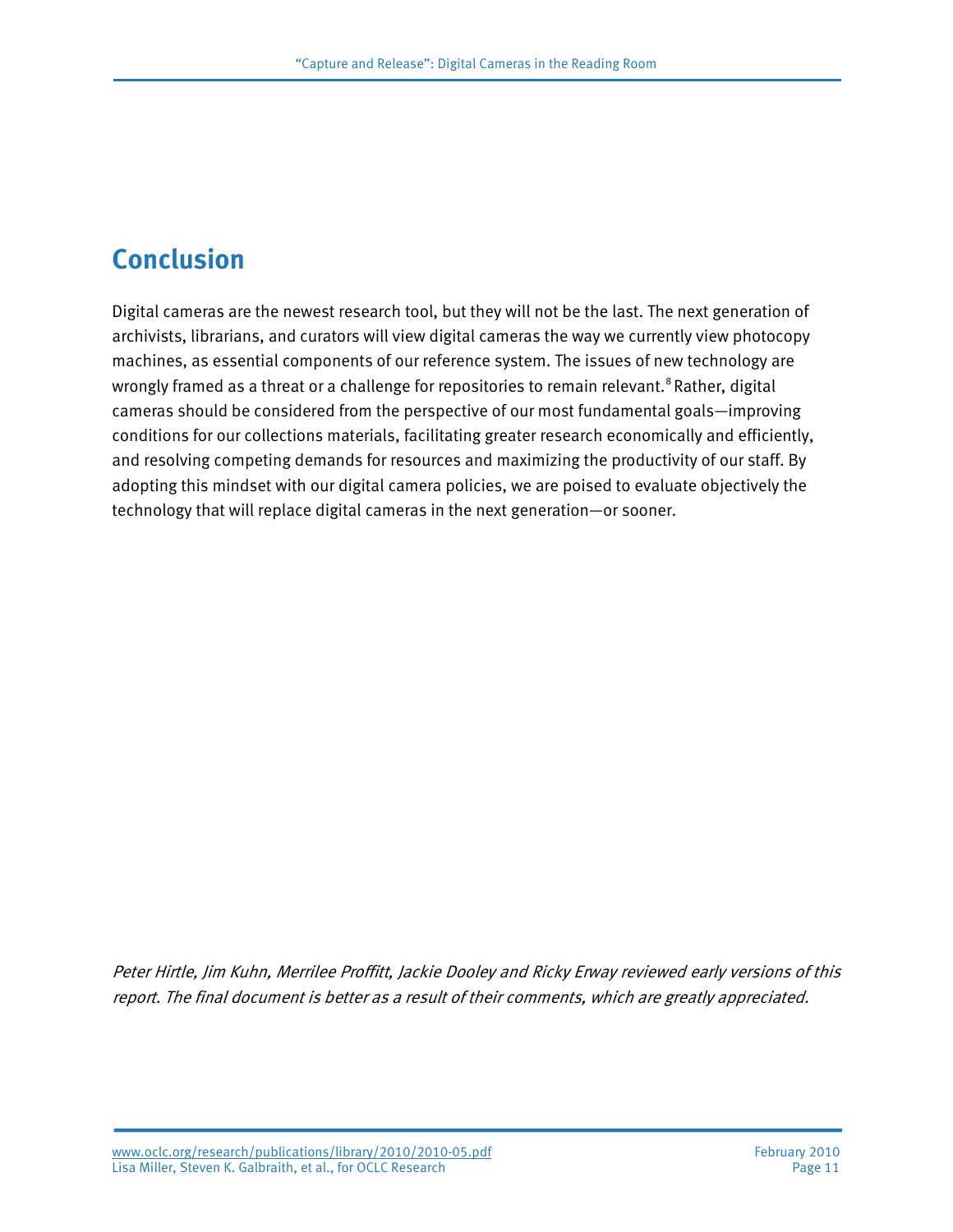#### **Appendix A. Policies Reviewed**

- American Antiquarian Society
- Arizona State University, Arizona Historical Foundation
- Brigham Young University, L. Tom Perry Special Collections
- California Historical Society
- Cornell University, Division of Rare and Manuscript Collections
- Dallas Theological Seminary
- Duke University, Rare Book, Manuscripts, and Special Collections Library
- Emory University, Pitts Theology Library Archives and Manuscripts Department
- Folger Shakespeare Library
- Frick Art Reference Library
- Getty Research Institute
- Harvard University, Houghton Library
- The Huntington Library, Arts Collections, and Botanical Gardens
- Indiana University Bloomington, Lilly Library
- Library of Congress, Prints & Photographs Division
- Library of Virginia
- Minnesota Historical Society
- The National Archives at College Park, Maryland
- The National Archives, United Kingdom
- New York Public Library, Manuscripts and Archives Division, Berg Collection, and Schomburg Center
- New York University, Fales Library
- The Newberry Library
- San Francisco Public Library, San Francisco History Center
- Stanford University, Hoover Institution Archives
- Stanford University, Special Collections and University Archives
- Syracuse University
- Tulane University, Louisiana Research Collection
- University of Alaska Anchorage & Alaska Pacific University Consortium Library, Archives & Special Collections
- University of California, Berkeley, Robbins Collection
- University of California, Irvine, Langson Library Special Collections
- University of California, Los Angeles, Charles E. Young Research Library Department of Special Collections
- University of Maryland at College Park, Special Collections
- University of Miami, Special Collections and University Archives
- University of Texas at Austin, The Harry Ransom Center
- University of Virginia, Albert and Shirley Small Special Collections Library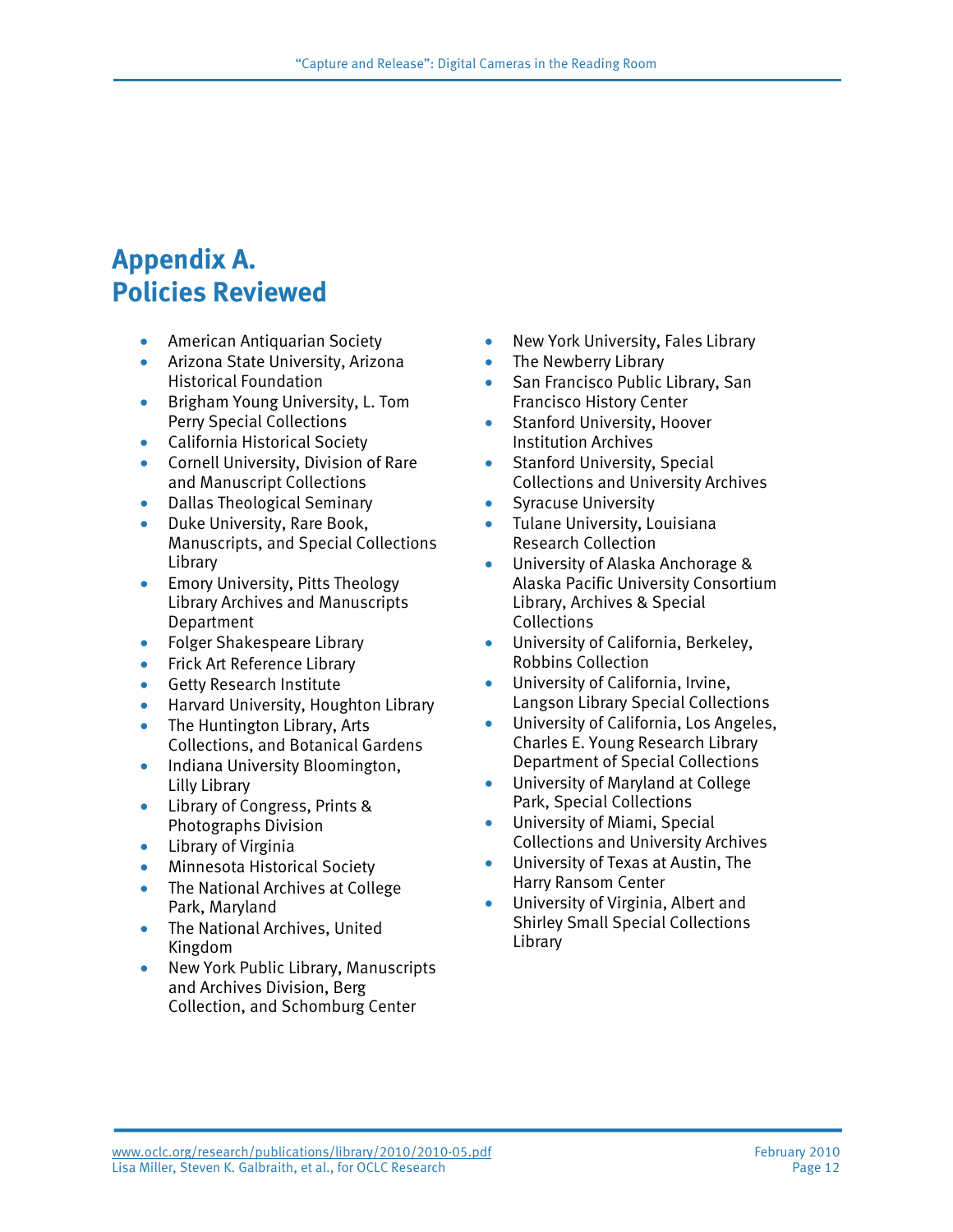### **Appendix B. Draft Modular Form: Camera Use in Reading Room**

This sample form can be adapted by a repository by deleting irrelevant sections or inserting additional specific requirements. It is available as a standalone editable document on the OCLC Research Web site at<http://www.oclc.org/research/activities/photoscan/policy.doc> .

#### Camera Use Policy

Researchers may take photographs of collection materials for study purposes only, and as allowed by the library, based on the physical condition of the materials, copyright law, donor restrictions, and reading room rules.

I agree to the following conditions:

#### Repository procedures [delete or add as needed]

- I will obtain permission from library staff before taking any photographs.
- I will indicate all items to be photographed and show them to library staff for approval.
- I will provide a list of all [collections or items] photographed.
- I will take photographs at designated stations only.
- I will not photograph more than [50 pages or 20 percent of any book or manuscript (whichever is smaller), 100 pages per collection, other arbitrary limit].
- I will use my personal camera only—not portable scanners, [phone cameras, other].
- I will include in each photograph a strip provided by the library stating [repository name, copyright notice, and/or citation].
- It is my responsibility to keep accurate citations for all items photographed, which I will need when ordering publication-quality images or requesting permission to quote.

#### Materials handling rules [delete or add as needed]

- I will handle the materials with care and according to library rules.
- I will not bend, press down, or otherwise manipulate or rearrange materials to get a better photograph.
- I will keep materials flat on the table or in the stand/cradle provided.
- I will ask library staff for assistance with fastened items.
- I will not remove items from their plastic sleeves.
- I will not stand on chairs, tables, or other furniture.
- I will turn off the flash and sound on my camera.
- I will not use special lights [other prohibited equipment].
- I will not take photographs of the staff, reading room, or other researchers.
- I understand that the library reserves the right to deny permission to photograph collection materials at its discretion.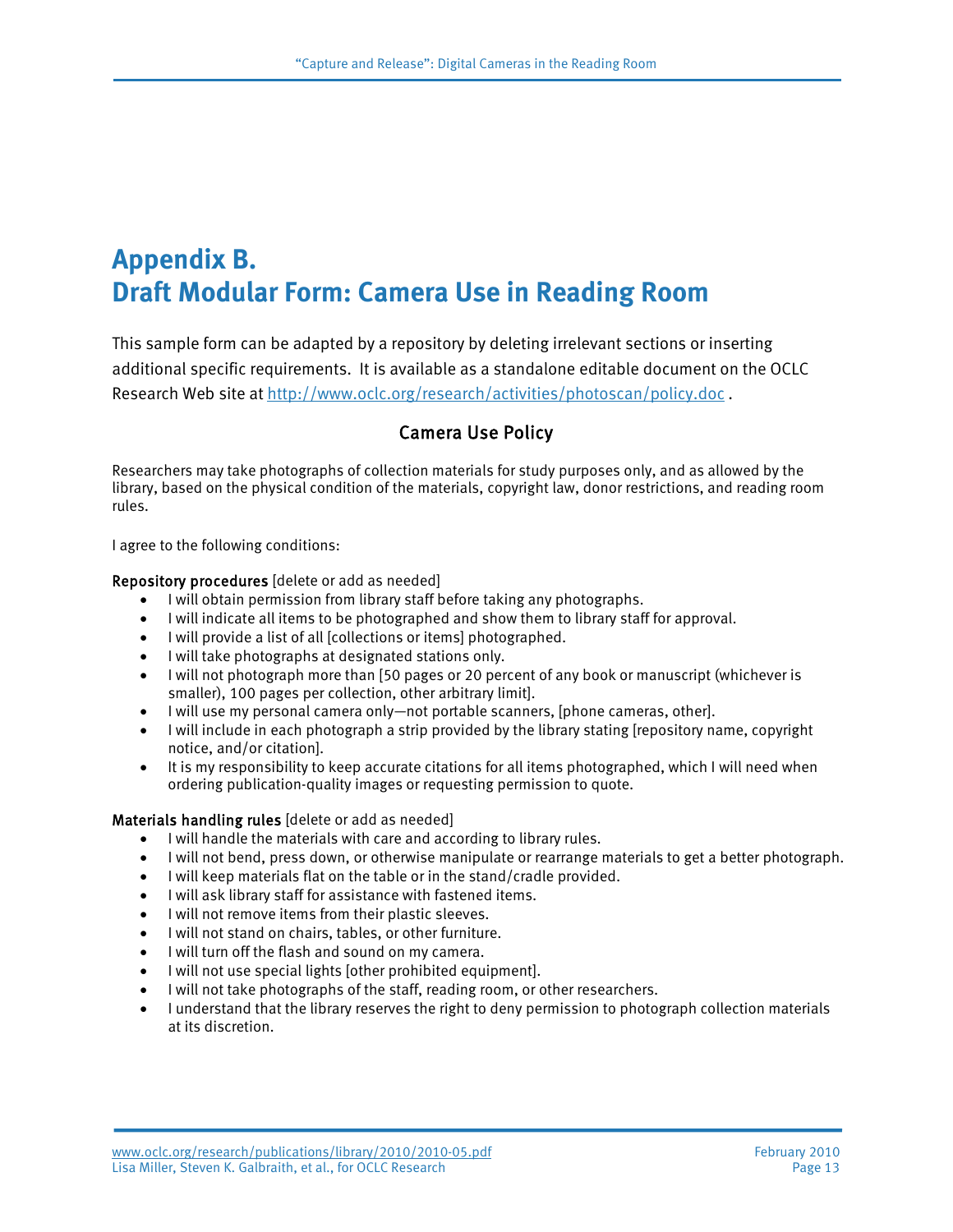Copyright [delete or add as needed]

- I will use the photographs for my private study, scholarship and research only.
- I will not publish the photographs in print, post them on the Internet, nor exhibit them.
- I will not donate, sell, or provide the photographs to another repository.
- I will request publication-quality images from the library at its standard fees.
- It is my responsibility to obtain permission to publish from copyright owners.

#### Repository gets copies of all photographs taken [delete or add as needed]

• I will provide copies of all of my photographs and citations to the library, and I assign any intellectual property rights that I may possess in them to the repository.

#### WARNING CONCERNING COPYRIGHT RESTRICTIONS

The copyright law of the United States (Title 17, United States Code) governs the making of photocopies or other reproductions of copyrighted material. Under certain conditions specified in the law, libraries and archives are authorized to furnish a photocopy or other reproduction. One of these specified conditions is that the photocopy or reproduction is not to be "used for any purpose other than private study, scholarship, or research." If a user makes a request for, or later uses, a photocopy or reproduction for purposes in excess of "fair use," that user may be liable for copyright infringement.

This institution reserves the right to refuse a copying order if, in its judgment, fulfillment of the order would involve violation of copyright law.

I agree to indemnify and hold harmless [repository name], its agents and employees against all claims, demands, costs and expenses incurred by copyright infringement or any other legal or regulatory cause of action arising from the use of these photographs.

I have read and agree to abide by the terms and conditions above. I understand that my failure to follow them may result in the termination of my camera privileges.

Signature Date

Name (Please print)

List of collections photographed. Please print clearly. [delete or add as needed]

| . . |  |
|-----|--|
|     |  |

List of items photographed. Please print clearly. [delete or add as needed]

| Item | <b>Collection</b> | <b>Box</b> | <b>Folder</b> | Item description |
|------|-------------------|------------|---------------|------------------|
|      |                   |            |               |                  |
|      |                   |            |               |                  |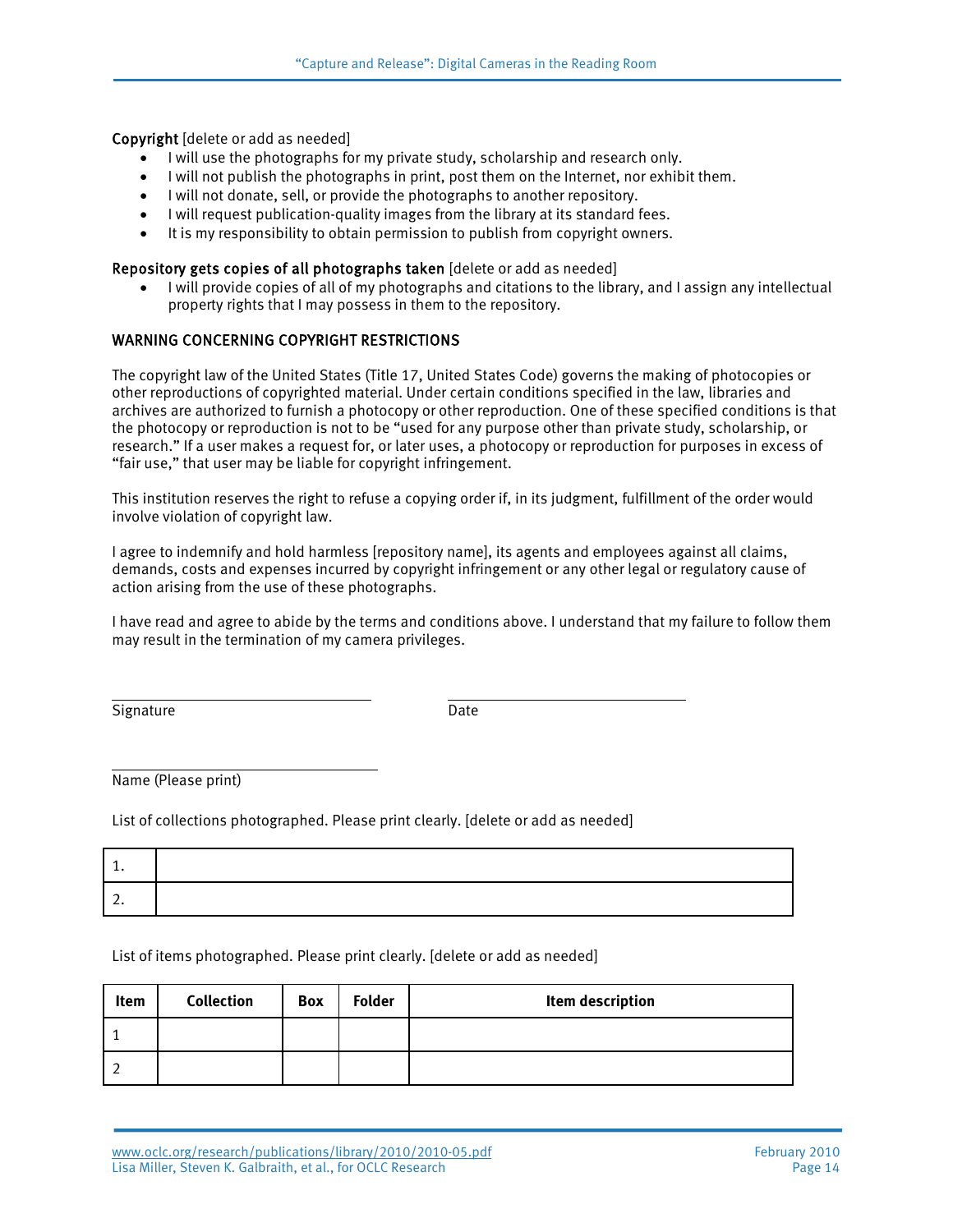### **Appendix C. Members of the RLG Partnership Working Group on Streamlining Photography and Scanning**

- Anne Blecksmith Getty Research Institute
- Eleanor Brown Cornell University
- Paul Constantine University of Washington
- Gordon Daines Brigham Young University
- Tiah Edmunson-Morton Oregon State University
- Cristina Favretto University of Miami
- Steven K. Galbraith Folger Shakespeare Library
- Susan Hamson Columbia University
- Sue Kunda Oregon State University
- Jennie Levine Knies University of Maryland
- Suzannah Massen Frick Art Reference Library
- Dennis Meissner Minnesota Historical Society
- Elizabeth McAllister University of Maryland
- Lisa Miller Hoover Institution Library and Archives, Stanford University
- Timothy Pyatt Duke University
- Shannon Supple Robbins Collections University of California, Berkeley
- Francine Snyder Solomon R. Guggenheim Museum
- Mattie Taormina Stanford University
- Cherry Williams Lilly Library, Indiana University Bloomington
- Dennis Massie OCLC Research
- Jennifer Schaffner OCLC Research